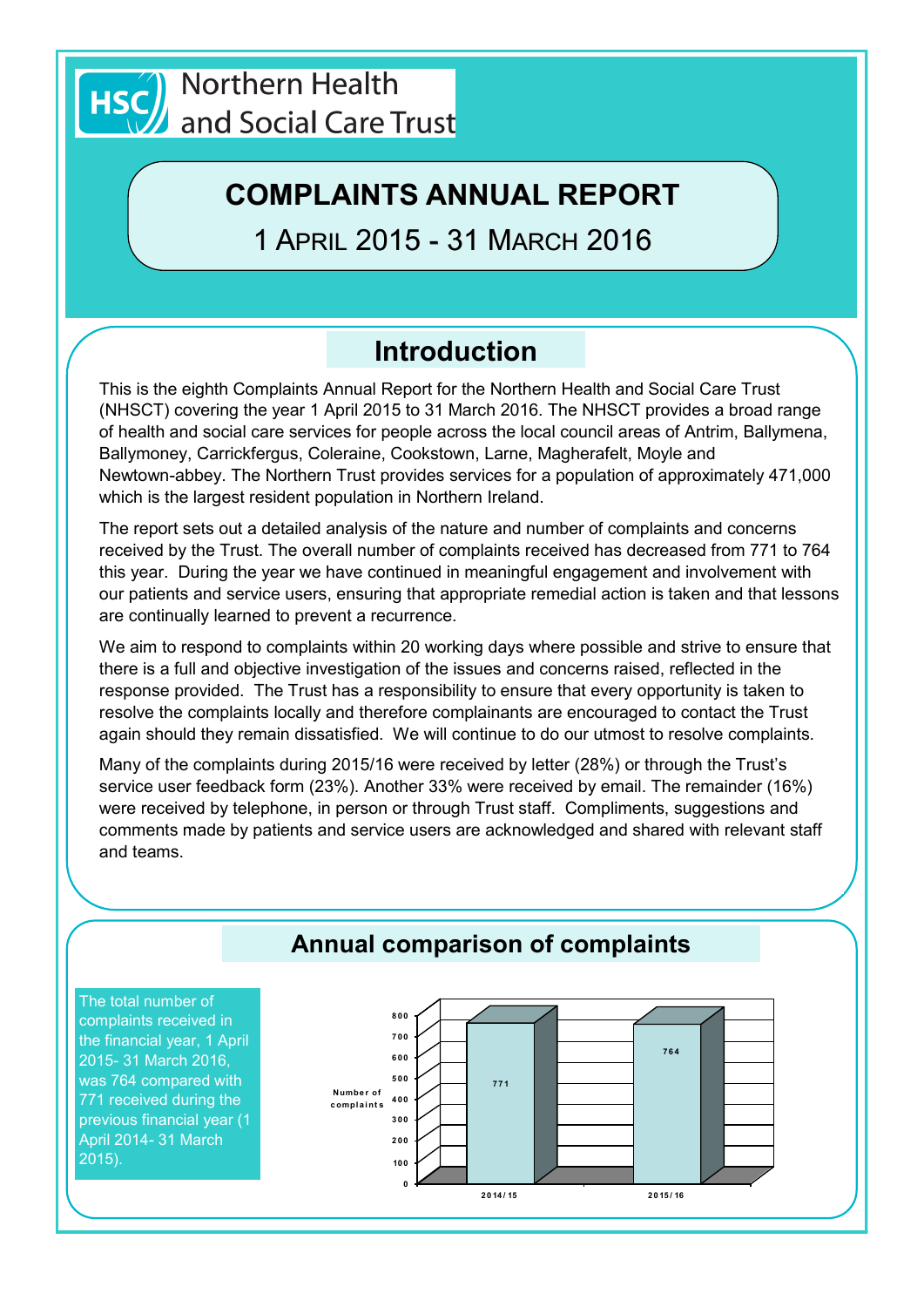# **What our service users complained about**

| <b>Subject</b>                                                          | <b>Number of issues</b> | Percentage |
|-------------------------------------------------------------------------|-------------------------|------------|
| <b>Treatment &amp; Care, Quality</b>                                    | 238                     | 30%        |
| <b>Staff Attitude/Behaviour</b>                                         | 122                     | 16%        |
| Communication/Information to Patients                                   | 57                      | 7%         |
| <b>Policy/Commercial Decisions</b>                                      | 47                      | 6%         |
| Waiting List, Delay/Cancellation Community<br><b>Based Appointments</b> | 41                      | 5%         |
| Waiting List, Delay/Cancellation Outpatient<br>Appointments             | 34                      | 4%         |
| <b>Clinical Diagnosis</b>                                               | 29                      | 3.5%       |
| Discharge/Transfer Arrangements                                         | 22                      | 3%         |
| <b>Hotel/Support/Security Services</b>                                  | 21                      | 2.5%       |
| Other                                                                   | 174                     | 23%        |
| TOTAL                                                                   | 785                     | 100%       |

764 complaints were received in total. This equates to 785 issues.

Of the 764 complaints received, 95 were re-opened during the 2015/16 financial year (12%).

# **Which Directorates received complaints?**

39.5% of the complaints received during 2015/16 were in relation to services within the Acute Hospital Services Directorate. Specialties across the whole Trust receiving the highest number of complaints included Community/Primary Care, Family & Child Care, Mental Health Services and Emergency Medicine.

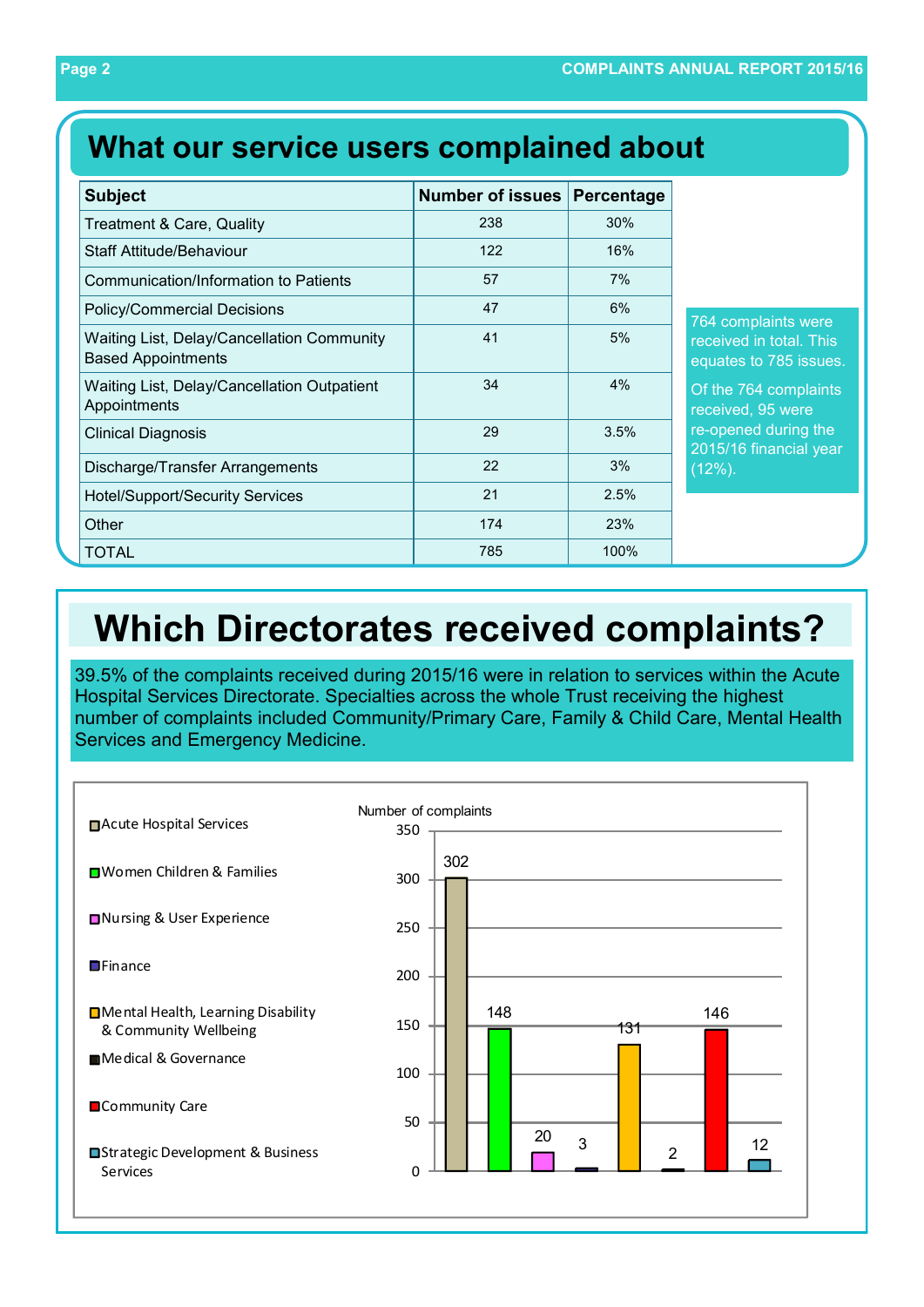## **Response Times**

The HSC Complaints Procedure outlines that complaints should be acknowledged within 2 working days and that complaints should be responded to within 20 working days, if at all possible.

Various factors can impact on the time taken to investigate a complaint such as information may be awaited from other agencies or due to the complexity of the complaint investigation.

During 2015/16, 69% of complaints were responded to within 20 working days, which is an improvement on the previous years' response time of 67%.

|                       | Number of complaints<br>2014/15 | Percentage<br>2014/15 | Number of complaints<br>2015/16 | Percentage<br>2015/16 |
|-----------------------|---------------------------------|-----------------------|---------------------------------|-----------------------|
| Acknowledged < 2 days | 771                             | 100%                  | 764                             | 100%                  |
| Response < 20 days    | 516                             | 67%                   | 527                             | 69%                   |

## **Monitoring, Reporting, Learning**

The Trust values all feedback received from patients and service users including complaints. When there is an identified need to improve our services we will take the necessary actions to ensure these improvements happen.

In order to record and monitor complaints activity, the complaints department is required to maintain a database of complaints and provide regular reports to senior management, divisions, and various Committees within the Assurance Framework including the Engagement, Experience and Equality Group. These reports highlight themes and trends across the Trust to ensure learning takes place. The Trust continues to provide monthly monitoring returns to the Health and Social Care Board (HSCB) regarding lessons learned from all complaints closed each month.

An action / learning proforma is completed, where appropriate, for complaints. We use this information to provide feedback to patients, service users and staff on the changes and improvements made. Complaints are discussed with relevant staff and issues brought to staff meetings where service improvements are agreed. A number of improvements have been introduced during 2014/15 following complaints. Listed below are some examples of learning across divisions:

The top three recurring themes for this year are about: treatment, care and quality, staff attitude/ behaviour and communication/information to patients.

A complaint was received in relation to the lack of food allergen information being provided to patients at ward level. As a result of this complaint catering services have worked with ward staff and now provide a daily allergen awareness report. This report will assist nursing staff to ensure the correct information is provided when dealing with the individual dietary needs of patients/clients.

A complainant raised concerns about both the outpatient waiting room and accommodation for Psychological Therapies Service (PTS) appointments in Whiteabbey Hospital highlighting that it was not fit for purpose, communication and information to patients when cancelling appointments and staff attitude. The action taken was to improve the waiting area and accommodation for this service. Guidance and training has been developed for administrative staff to provide appropriate communication via voicemail when cancelling appointments. Feedback has been provided to the PTS staff about reflecting a positive attitude with their clients.

Since the implementation of the 10,000 voices project in 2013/14, there has been significant progress made within the Trust to address **staff attitude and behaviour and communication,** including, hello my name is … campaign, learning events, workshops and integration of patient experience information into induction and training programmes. The Trust will continue to build upon this work programme going forward which will include engaging with staff and patients in developing "listening events" incorporating patients/clients feedback, 10,000 voices and complaints.